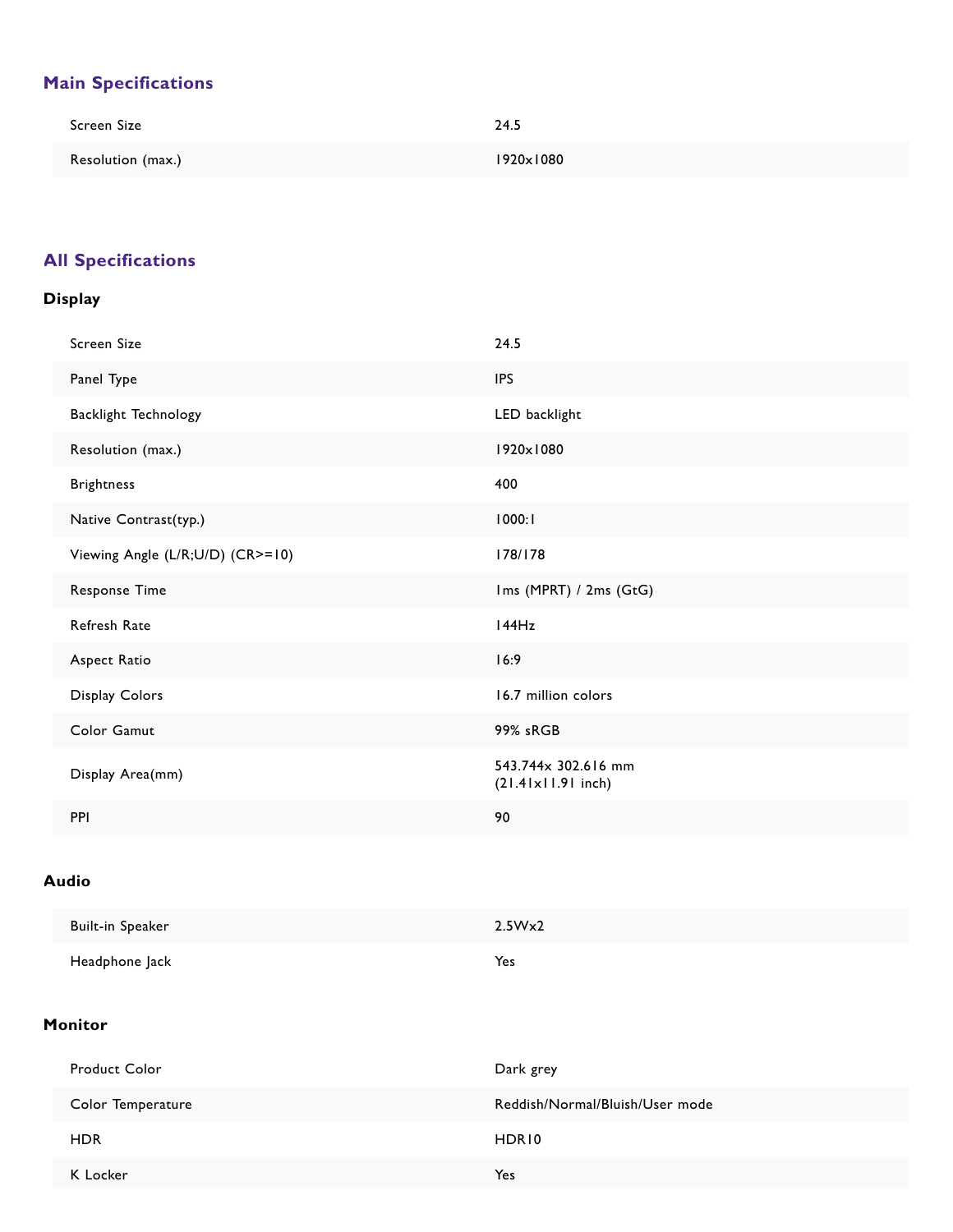| OSD Language                             | 18 Languages (English / Francais / Deutsch / Italiano / Espanol /<br>Polish / Czech / Hungarian / Romanian / Netherlands / Russian /<br>Swedish / Protuguese / Japanese / Chinese / S-Chinese /<br>Arabic/Korean) |
|------------------------------------------|-------------------------------------------------------------------------------------------------------------------------------------------------------------------------------------------------------------------|
| <b>HDCP</b>                              | 2.2                                                                                                                                                                                                               |
| <b>VESA Wall Mount</b>                   | 100 x 100 mm<br>$(3.94x3.94$ inch)                                                                                                                                                                                |
| AMA                                      | Yes                                                                                                                                                                                                               |
| Eye Care                                 |                                                                                                                                                                                                                   |
| Flicker-free Technology                  | Yes                                                                                                                                                                                                               |
| Low Blue Light                           | Yes                                                                                                                                                                                                               |
| Brightness Intelligence Plus (B.I.+)     | Yes                                                                                                                                                                                                               |
| Video Enjoyment                          |                                                                                                                                                                                                                   |
| <b>HDRi</b>                              | Yes                                                                                                                                                                                                               |
| Gaming                                   |                                                                                                                                                                                                                   |
| Freesync™ Premium                        | Yes                                                                                                                                                                                                               |
| Light Tuner                              | Yes                                                                                                                                                                                                               |
| Blakc eQualizer                          | Yes                                                                                                                                                                                                               |
| Color Vibrance                           | Yes                                                                                                                                                                                                               |
| Connectivity                             |                                                                                                                                                                                                                   |
| <b>HDMI</b>                              | HDMI (v2.0)x2                                                                                                                                                                                                     |
| DisplayPort                              | DisplayPort (v1.2)xl                                                                                                                                                                                              |
| Power                                    |                                                                                                                                                                                                                   |
| Voltage Rating                           | 90~264V                                                                                                                                                                                                           |
| Power Supply                             | Built-in                                                                                                                                                                                                          |
| Power Consumption (on mode.)             | 50W                                                                                                                                                                                                               |
| Power Consumption (based on Energy Star) | 21W                                                                                                                                                                                                               |

#### **Dimension and Weight**